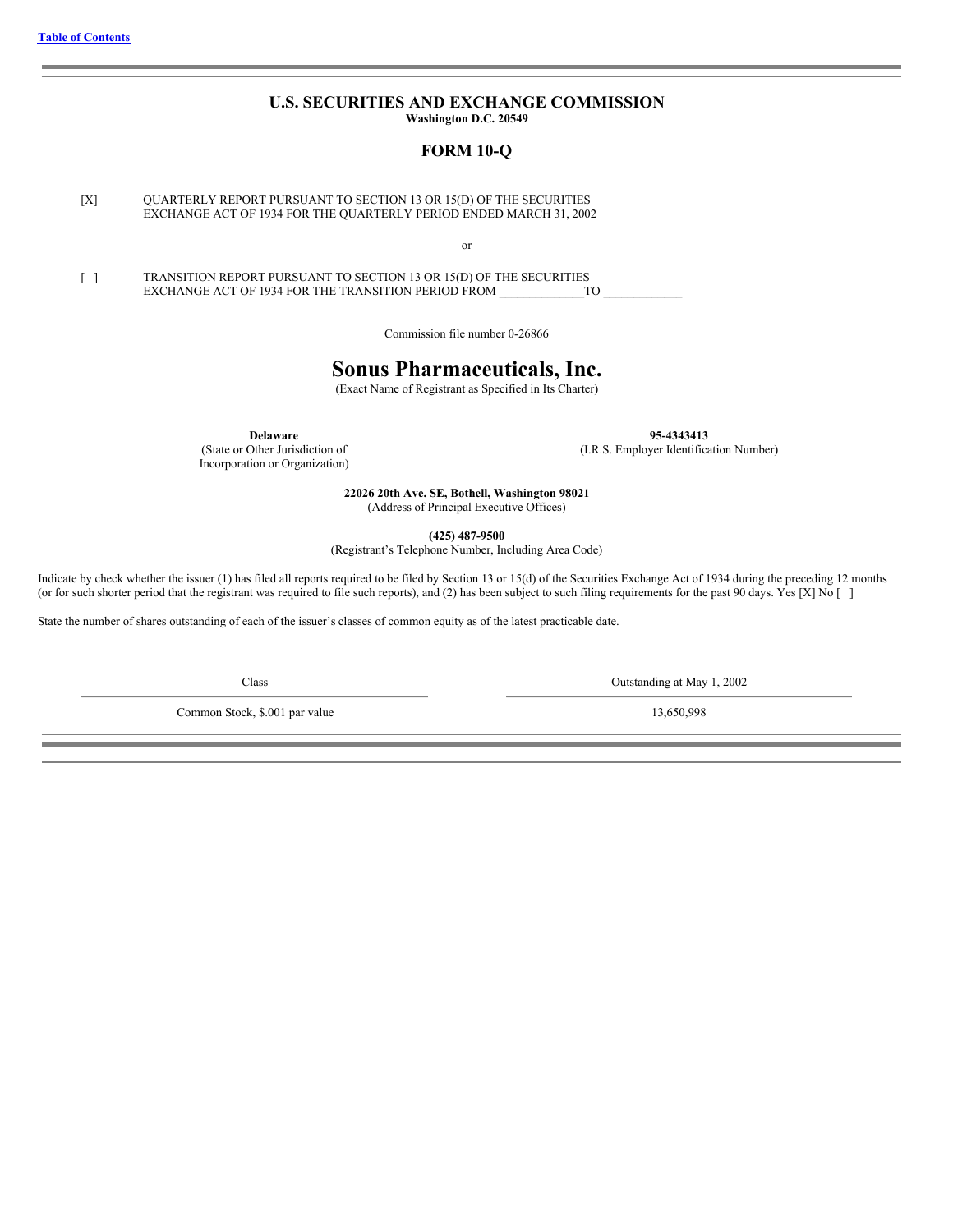## **TABLE OF CONTENTS**

Part I. Financial [Information](#page-3-0) Item 1. Financial [Statements](#page-3-1) **[Balance](#page-3-2) Sheets [Statements](#page-4-0) of Operations** [Statements](#page-5-0) of Cash Flows Notes to Financial [Statements](#page-6-0) Item 2. [MANAGEMENT'S](#page-7-0) DISCUSSION AND ANALYSIS OF FINANCIAL CONDITION AND RESULTS OF **OPERATIONS** Item 3. [Market](#page-11-0) Risk Part II. Other [Information](#page-11-1) Item 2. Changes in [Securities](#page-11-2) and Use of Proceeds Item 4. [Submission](#page-11-3) of Matters to a Vote of Security Holders **[SIGNATURES](#page-12-0)**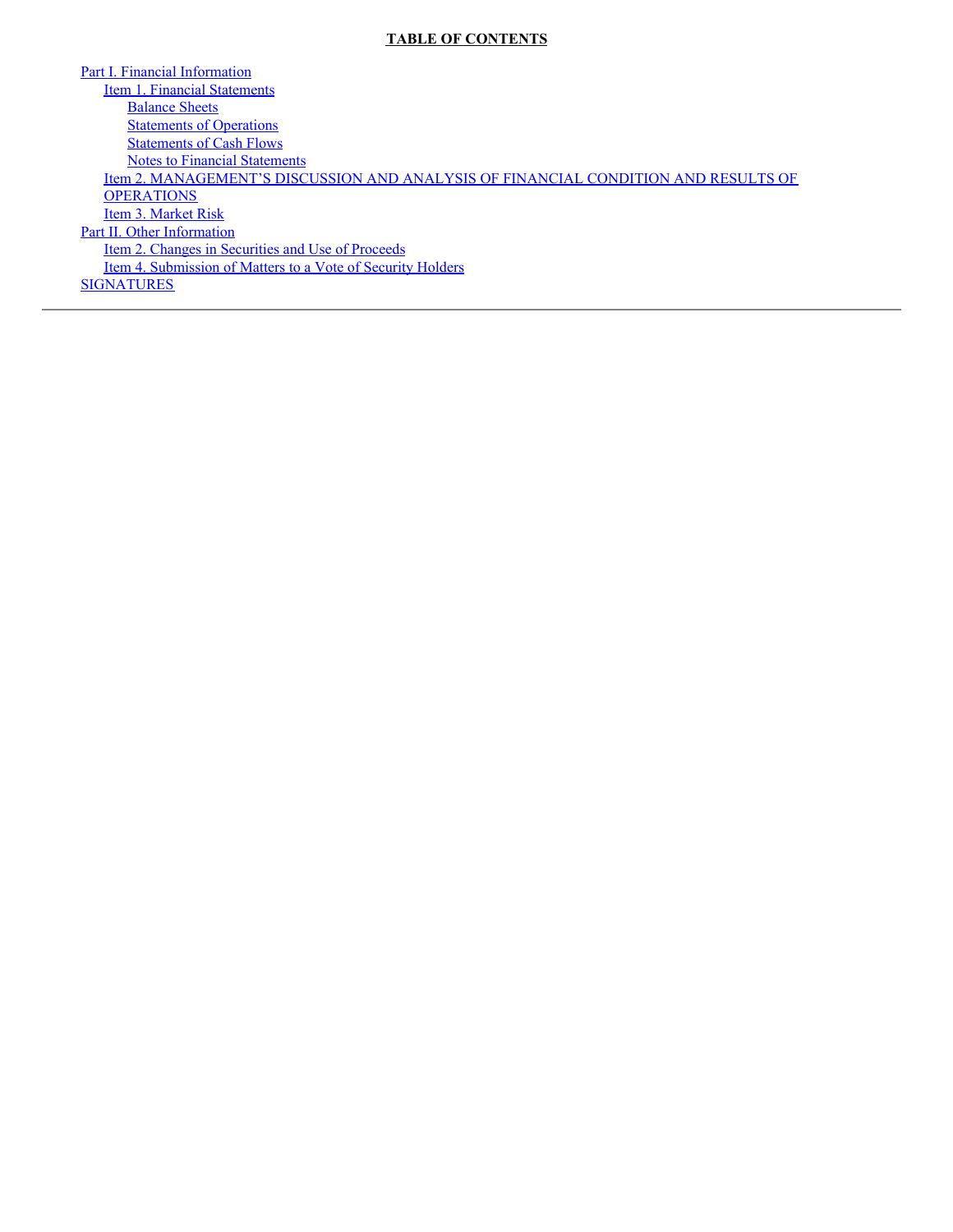## **Sonus Pharmaceuticals, Inc. Index to Form 10-Q**

|                                                                                                   | Page         |
|---------------------------------------------------------------------------------------------------|--------------|
|                                                                                                   | Number       |
|                                                                                                   |              |
| <b>Part I. Financial Information</b>                                                              |              |
| Item 1. Financial Statements                                                                      |              |
| Balance Sheets as of March 31, 2002 (unaudited) and December 31, 2001                             |              |
| Statements of Operations (unaudited) for the three months ended March 31, 2002 and March 31, 2001 |              |
| Statements of Cash Flows (unaudited) for the three months ended March 31, 2002 and March 31, 2001 |              |
| Notes to Financial Statements                                                                     | <sub>0</sub> |
| Item 2. Management's Discussion and Analysis of Financial Condition and Results of Operations     | $\mathbf{r}$ |
| Item 3. Market Risk                                                                               |              |
| <b>Part II. Other Information</b>                                                                 |              |
| Item 2. Changes in Securities and Use of Proceeds                                                 | 11           |
| Item 4. Submission of Matters to a Vote of Security Holders                                       | 11           |
| Items 1, 3, 5 and 6 are not applicable and therefore have been omitted                            |              |
| <b>Signatures</b>                                                                                 | 12           |
|                                                                                                   |              |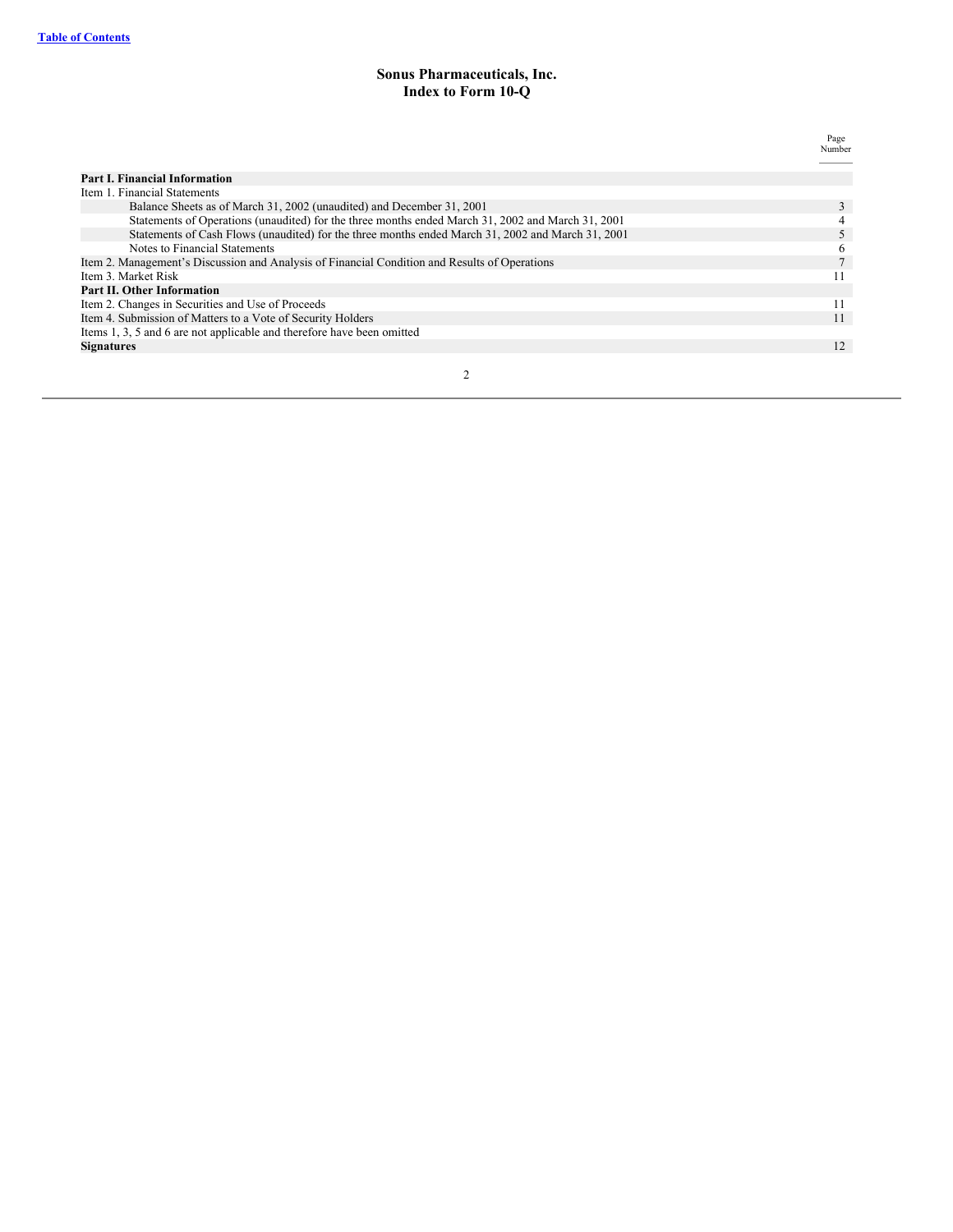## <span id="page-3-1"></span><span id="page-3-0"></span>**Part I. Financial Information**

<span id="page-3-2"></span>**Item 1. Financial Statements**

## **Sonus Pharmaceuticals, Inc. Balance Sheets**

|                                                                                                                                                | March 31.<br>2002            | December 31.<br>2001                   |
|------------------------------------------------------------------------------------------------------------------------------------------------|------------------------------|----------------------------------------|
|                                                                                                                                                | (unaudited)                  |                                        |
| Assets                                                                                                                                         |                              |                                        |
| Current assets:                                                                                                                                |                              |                                        |
| Cash and cash equivalents                                                                                                                      | \$2,928,484                  | 455,073<br>S.                          |
| Marketable securities                                                                                                                          | 22,177,207                   | 14,668,841                             |
| Other current assets                                                                                                                           | 345,678                      | 343,057                                |
| Total current assets                                                                                                                           | 25,451,369                   | 15,466,971                             |
| Equipment, furniture and leasehold improvements, net of accumulated depreciation                                                               |                              |                                        |
| of \$3,766,967 and \$3,698,552                                                                                                                 | 831,940                      | 396,711                                |
|                                                                                                                                                |                              |                                        |
| Total assets                                                                                                                                   | \$26,283,309                 | \$15,863,682                           |
|                                                                                                                                                | <b>International Control</b> | <b>International Contract Contract</b> |
| <b>Liabilities and Stockholders' Equity</b>                                                                                                    |                              |                                        |
| Current liabilities:                                                                                                                           |                              |                                        |
| Accounts payable and accrued expenses                                                                                                          | \$1,326,861                  | \$1,198,552                            |
| Current portion of lease obligations                                                                                                           | 18,712                       |                                        |
| Total current liabilities                                                                                                                      | 1,345,573                    | 1,198,552                              |
| Lease obligations, less current portion                                                                                                        | 106,525                      |                                        |
| Commitments and contingencies                                                                                                                  |                              |                                        |
| Stockholders' equity:                                                                                                                          |                              |                                        |
| Preferred stock; \$.001 par value; 5,000,000 authorized; no shares issued or<br>outstanding                                                    |                              |                                        |
| Common stock; \$.001 par value; 30,000,000 shares authorized; 13,638,169<br>and 11,650,797 shares issued and outstanding at March 31, 2002 and |                              |                                        |
| December 31, 2001, respectively                                                                                                                | 55,953,453                   | 43,302,286                             |
| Accumulated deficit                                                                                                                            | (31,090,548)                 | (28,676,864)                           |
| Accumulated other comprehensive income (loss)                                                                                                  | (31,694)                     | 39,708                                 |
| Total stockholders' equity                                                                                                                     | 24,831,211                   | 14,665,130                             |
| Total liabilities and stockholders' equity                                                                                                     | \$26,283,309                 | \$15,863,682                           |
|                                                                                                                                                |                              |                                        |

See accompanying notes.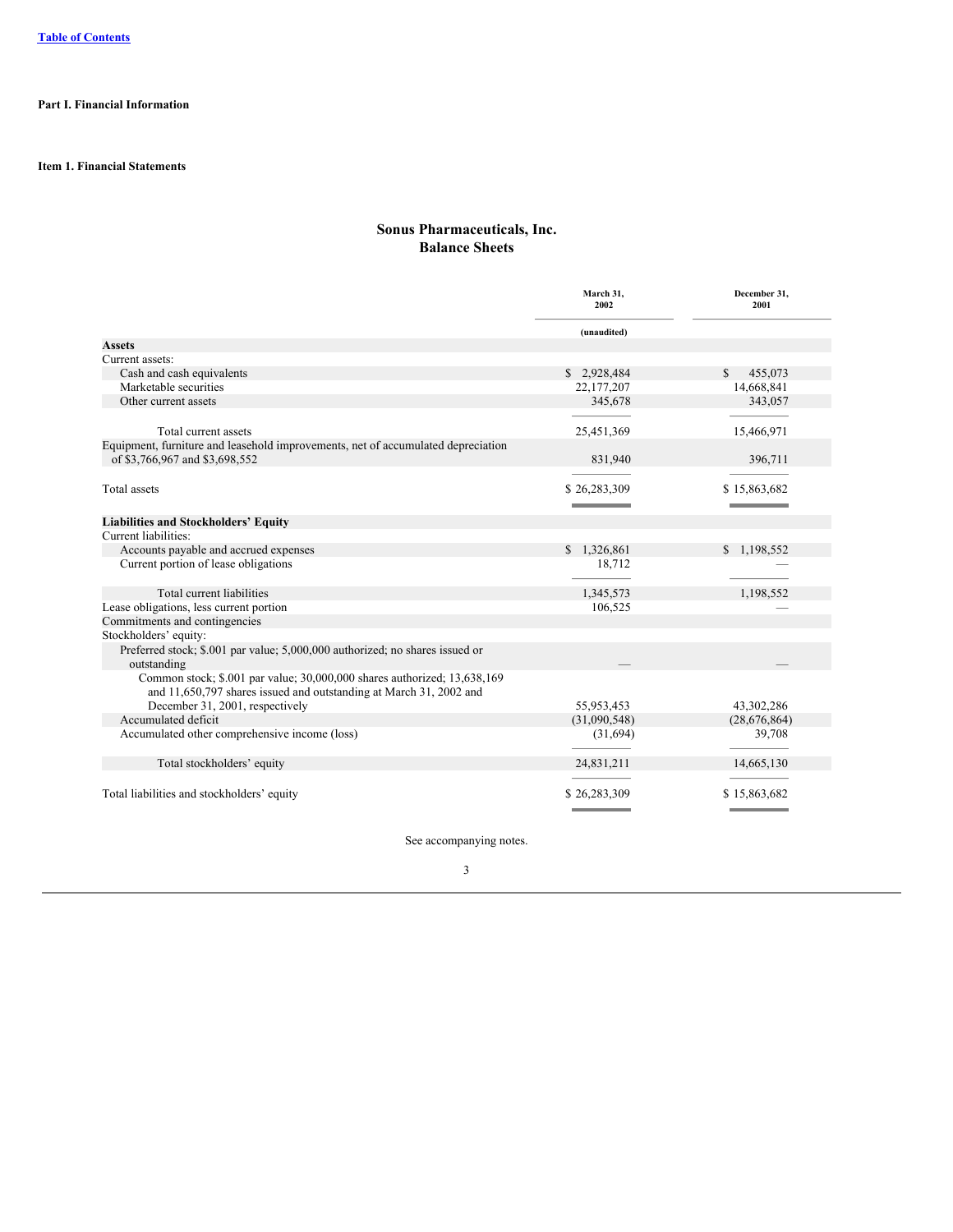## **Sonus Pharmaceuticals, Inc. Statements of Operations (Unaudited)**

<span id="page-4-0"></span>

|                                                                    |                | Three Months Ended March 31, |  |
|--------------------------------------------------------------------|----------------|------------------------------|--|
|                                                                    | 2002           | 2001                         |  |
| Revenues:                                                          |                |                              |  |
| Contract and licensing revenue                                     | \$<br>25,000   | \$1,095,528                  |  |
| Operating expenses:                                                |                |                              |  |
| Research and development                                           | 1,681,343      | 1,168,062                    |  |
| General and administrative                                         | 865,139        | 696,715                      |  |
|                                                                    |                |                              |  |
| Total operating expenses                                           | 2,546,482      | 1,864,777                    |  |
|                                                                    |                |                              |  |
| Operating loss                                                     | (2,521,482)    | (769, 249)                   |  |
| Interest income (expense):                                         |                |                              |  |
| Interest income                                                    | 108,842        | 141,884                      |  |
| Interest expense                                                   | (1,044)        | (10,208)                     |  |
|                                                                    |                |                              |  |
| Total interest income, net                                         | 107,798        | 131,676                      |  |
|                                                                    |                |                              |  |
| Loss before taxes                                                  | (2,413,684)    | (637, 573)                   |  |
| Taxes                                                              |                | 100,000                      |  |
|                                                                    |                |                              |  |
| Net loss                                                           | \$ (2,413,684) | \$(737,573)                  |  |
|                                                                    |                |                              |  |
| Basic and diluted net loss per share                               | \$<br>(0.18)   | (0.08)<br>\$.                |  |
| Shares used in computation of basic and diluted net loss per share | 13,264,017     | 9,202,917                    |  |

See accompanying notes.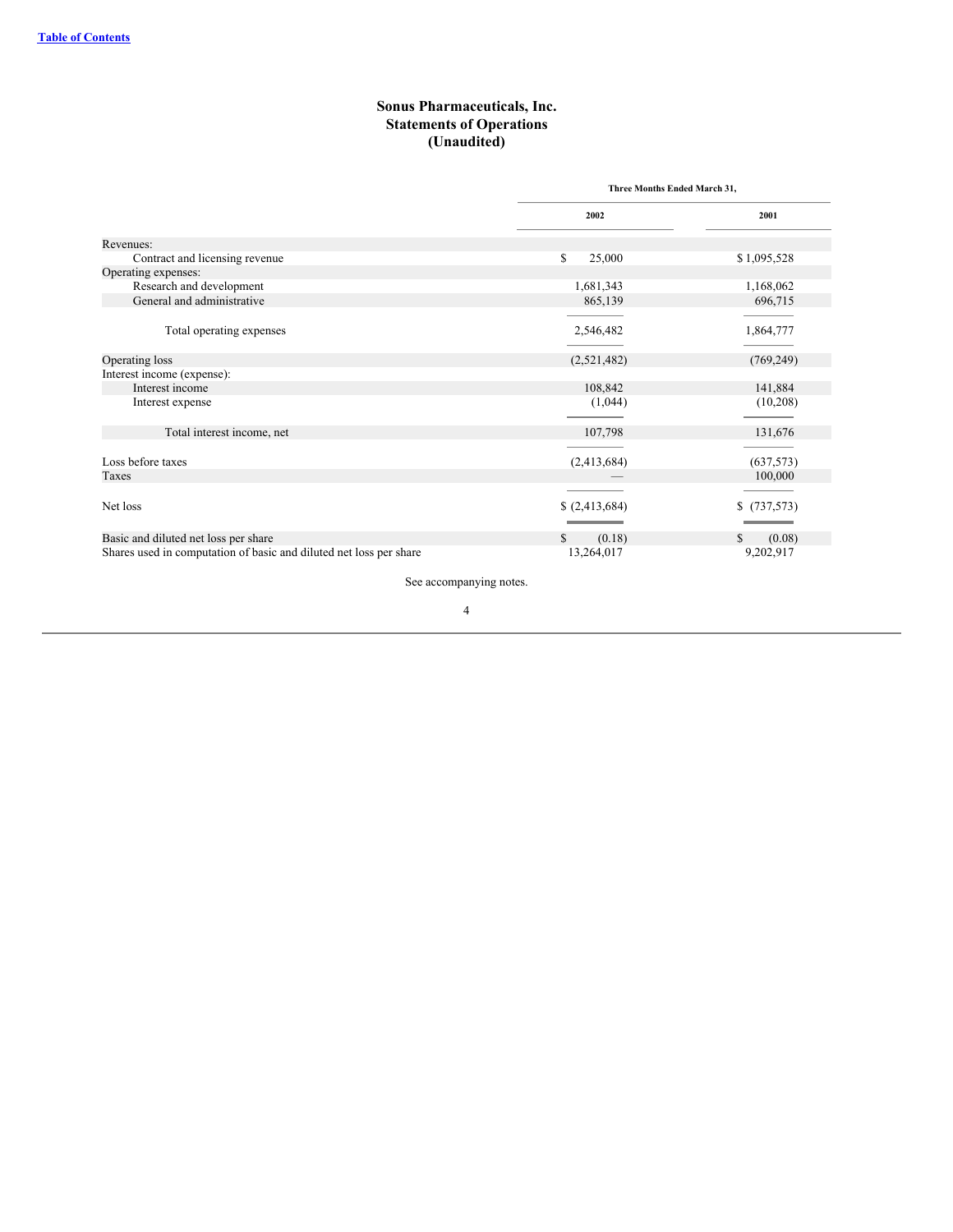## **Sonus Pharmaceuticals, Inc. Statements of Cash Flows (Unaudited)**

<span id="page-5-0"></span>

|                                                                             | Three Months Ended March 31. |             |
|-----------------------------------------------------------------------------|------------------------------|-------------|
|                                                                             | 2002                         | 2001        |
| <b>Operating activities:</b>                                                |                              |             |
| Net loss                                                                    | \$(2,413,684)                | \$(737,573) |
| Adjustments to reconcile net loss to net cash used in operating activities: |                              |             |
| Depreciation                                                                | 68,415                       | 80,767      |
| Amortization of net premium (discount) on marketable securities             | 90,508                       | (8,550)     |
| Realized losses on marketable securities                                    | 6,869                        |             |
| Changes in operating assets and liabilities:                                |                              |             |
| Other current assets                                                        | (2,621)                      | (28, 153)   |
| Accounts payable and accrued expenses                                       | 128,309                      | 124,933     |
|                                                                             |                              |             |
| Net cash used in operating activities                                       | (2,122,204)                  | (568, 576)  |
| <b>Investing activities:</b>                                                |                              |             |
| Purchases of capital equipment and leasehold improvements                   | (503, 644)                   | (18,906)    |
| Purchases of marketable securities                                          | (14,024,840)                 | (2,698,258) |
| Proceeds from sales of marketable securities                                | 1,847,695                    | 242,095     |
| Proceeds from maturities of marketable securities                           | 4,500,000                    | 3,470,303   |
|                                                                             |                              |             |
| Net cash (used in) provided by investing activities                         | (8,180,789)                  | 995,234     |
| <b>Financing activities:</b>                                                |                              |             |
| Proceeds from lease obligations                                             | 125,237                      |             |
| Proceeds from bank line of credit                                           |                              | 5,000,000   |
| Repayment of bank line of credit                                            |                              | (5,000,000) |
| Proceeds from issuance of common stock                                      | 12,651,167                   | 19,040      |
|                                                                             |                              |             |
| Net cash provided by financing activities                                   | 12,776,404                   | 19,040      |
|                                                                             |                              |             |
| Increase in cash and cash equivalents for the period                        | 2,473,411                    | 445,698     |
| Cash and cash equivalents at beginning of period                            | 455,073                      | 1,696,609   |
|                                                                             |                              |             |
| Cash and cash equivalents at end of period                                  | 2,928,484                    | 2,142,307   |
| Marketable securities at end of period                                      | 22, 177, 207                 | 5,772,060   |
|                                                                             |                              |             |
| Total cash, cash equivalents and marketable securities                      | \$25,105,691                 | \$7,914,367 |
|                                                                             |                              |             |
|                                                                             |                              |             |
| Supplemental cash flow information:                                         |                              |             |
| Interest paid                                                               | S<br>1.044                   | 10.208      |
| Income taxes paid                                                           | \$                           | 100,000     |

See accompanying notes.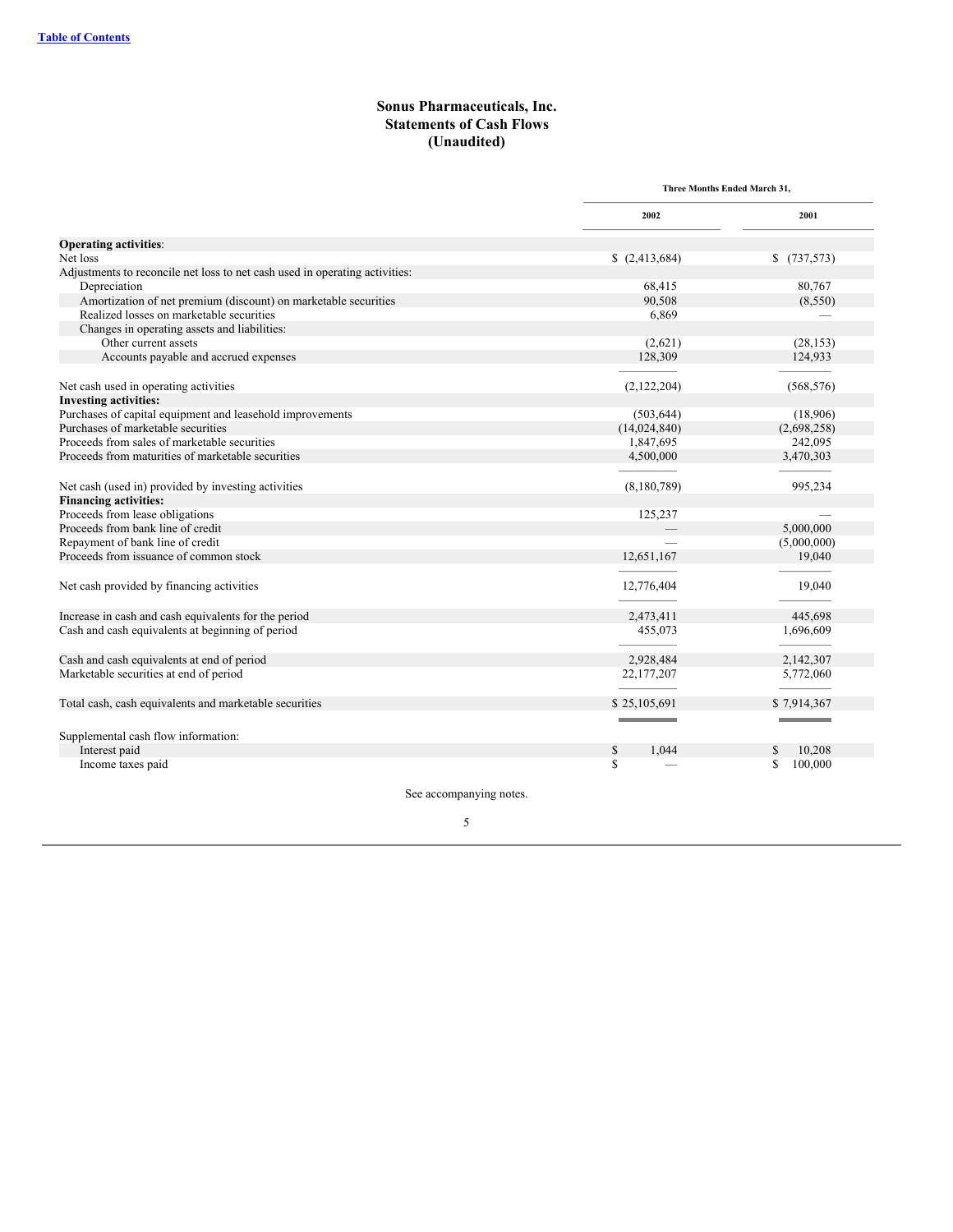## **Sonus Pharmaceuticals, Inc. Notes to Financial Statements (Unaudited)**

### <span id="page-6-0"></span>**1. Basis of Presentation**

The unaudited financial statements have been prepared in accordance with generally accepted accounting principles for interim financial information and with the instructions to Form 10-Q. Accordingly, they do not include all of the information and footnotes required to be presented for complete financial statements. The accompanying financial statements reflect all adjustments (consisting only of normal recurring items) which are, in the opinion of management, necessary for a fair presentation of the results for the interim periods presented.

The financial statements and related disclosures have been prepared with the assumption that users of the interim financial information have read or have access to the audited financial statements for the preceding fiscal year. Accordingly, these financial statements should be read in conjunction with the audited financial statements and the related notes thereto included in the Form 10-K for the year ended December 31, 2001 and filed with the Securities and Exchange Commission on March 5, 2002.

In June 2001, the Financial Accounting Standards Board (FASB) issued Statement of Financial Accounting Standards No. 142,*Goodwill and Other Intangible Assets*(SFAS 142), which requires a change in accounting for goodwill and certain other intangible assets. SFAS 142 is effective for fiscal years beginning after December 15, 2001. SFAS 142 is not applicable to the Company, as it has no goodwill or other intangible assets.

In August 2001, the FASB issued Statement of Financial Accounting Standard No. 144, Accounting for the Impairment or Disposal of Long-Lived Assets (SFAS 144), which addresses financial accounting and reporting for impairment or disposal of long-lived assets and supersedes SFAS 121. SFAS 144 is effective for fiscal years beginning after December 15, 2001. The Company adopted SFAS 144 as of January 1, 2002. The adoption of SFAS 144 had no impact on the Company's results of operations or financial position.

#### **2. Comprehensive Income (Loss)**

|                                                    |               | Three months ended March 31, |  |
|----------------------------------------------------|---------------|------------------------------|--|
|                                                    | 2002          | 2001                         |  |
| Net income (loss)                                  | \$(2,413,684) | \$(737,573)                  |  |
| Unrealized gains (losses) on marketable securities | (71, 402)     | 7,984                        |  |
|                                                    |               |                              |  |
| Comprehensive income (loss)                        | \$(2,485,086) | \$(729,589)                  |  |
|                                                    |               |                              |  |

#### **3. Common Stock**

In January 2002, the Company sold 1.9 million shares of common stock in a private placement transaction for gross proceeds of \$13.6 million (\$12.5 million net of transaction costs). In connection with the placement, the Company issued warrants to purchase up to 385,800 shares of common stock. The warrants are exercisable at \$9.40 per share and expire in January 2007.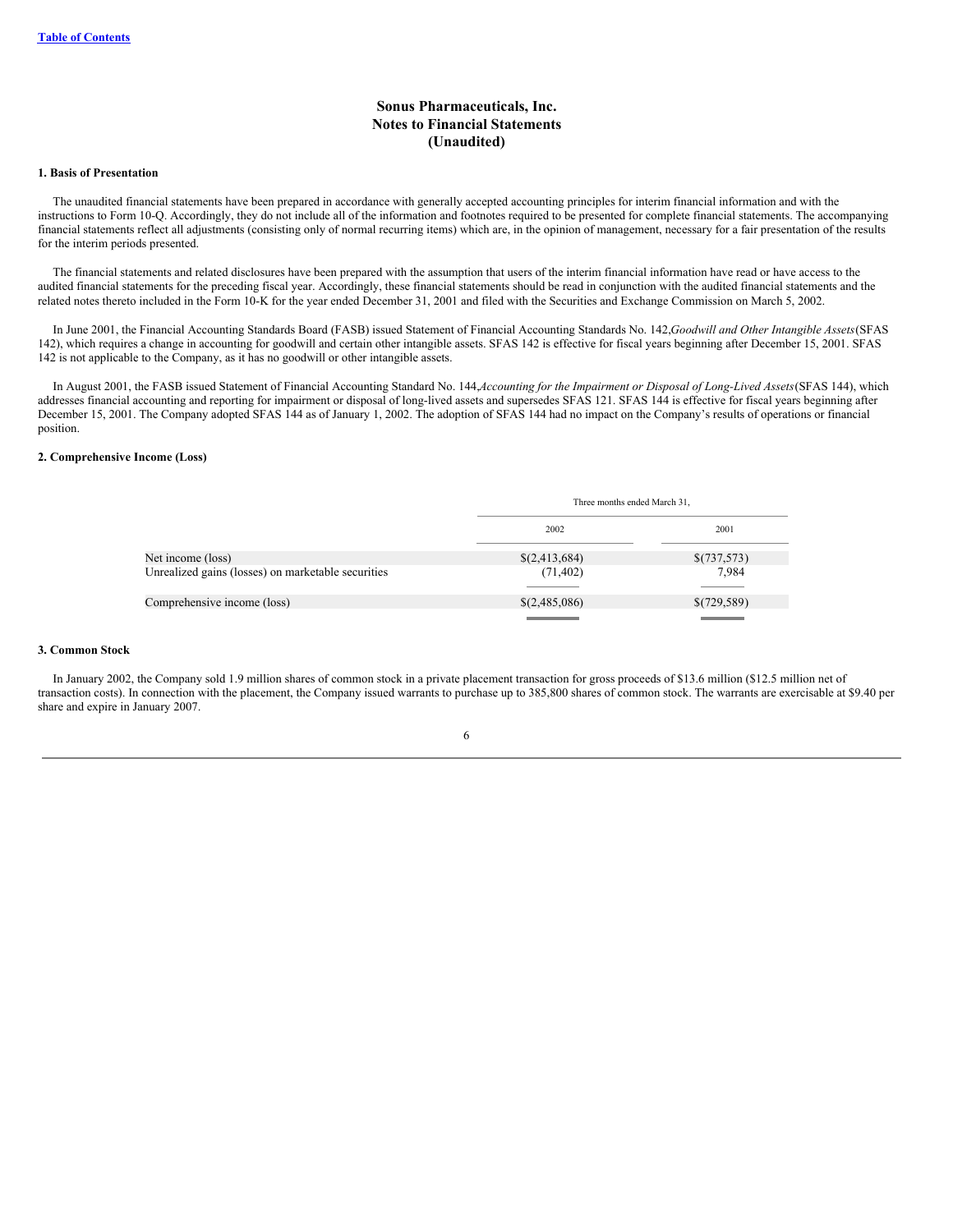## <span id="page-7-0"></span>**Item 2. MANAGEMENT'S DISCUSSION AND ANALYSIS OF FINANCIAL CONDITION AND RESULTS OF OPERATIONS**

### **Forward-Looking Statements**

This report contains certain forward-looking statements within the meaning of Section 27A of the Securities Act of 1933, as amended, and Section 21E of the Securities Exchange Act of 1934, as amended, and we intend that such forward-looking statements be subject to the safe harbors created thereby. Examples of these forward-looking statements include, but are not limited to:

- Progress and results of clinical trials;
- Anticipated Investigational New Drug filings and future clinical trials;
- Market acceptance of our products and the potential size of these markets;
- Our anticipated future capital requirements and the terms of any capital financing;
- Timing and amount of future contractual payments, product revenues and operating expenses; and
- Anticipated outcome or financial impact of potential legal matters.

While these forward-looking statements made by us are based on our current beliefs and judgement, they are subject to risks and uncertainties that could cause actual results to vary from the projections in the forward-looking statements. You should consider the risks below carefully in addition to other information contained in this report before purchasing shares of our common stock. If any of the risks listed below occur, they could seriously harm our business, financial condition or results of operations. In such case, the trading price of our common stock could decline, and you may lose all or part of your investment.

The discussion and analysis set forth in this document contains trend analysis, discussions of regulatory status and other forward-looking statements. Actual results could differ materially from those projected in the forward-looking statement as a result of the following factors, among others:

- Dependence on the development and commercialization of products;
- History of operating losses and uncertainty of future financial results;
- Uncertainty of governmental regulatory requirements and lengthy approval process;
- Dependence on third parties for funding, clinical development, manufacturing and distribution;
- Uncertainty of U.S. or international legislative or administrative actions;
- Future capital requirements and uncertainty of additional funding;
- Competition and risk of technological obsolescence;
- Limited manufacturing experience and dependence on a limited number of contract manufacturers and suppliers;
- Ability to obtain and defend patents and protect trade secrets;
- Limitations on third-party reimbursement for medical and pharmaceutical products;
- Dependence on key employees;
- Continued listing on the Nasdaq National Market; and
- Volatility in the value of our common stock.

Certain of these risk factors are discussed in more detail in our Annual Report on Form 10-K for the year ended December 31, 2001.

### **MD&A Overview**

In Management's Discussion and Analysis of Financial Condition and Results of Operations we explain the general financial condition and the results of operations for our Company, including:

- An overview of our business;
- Results of operations and why those results are different from the prior year; and
- The capital resources our Company currently has and possible sources of additional funding for future capital requirements.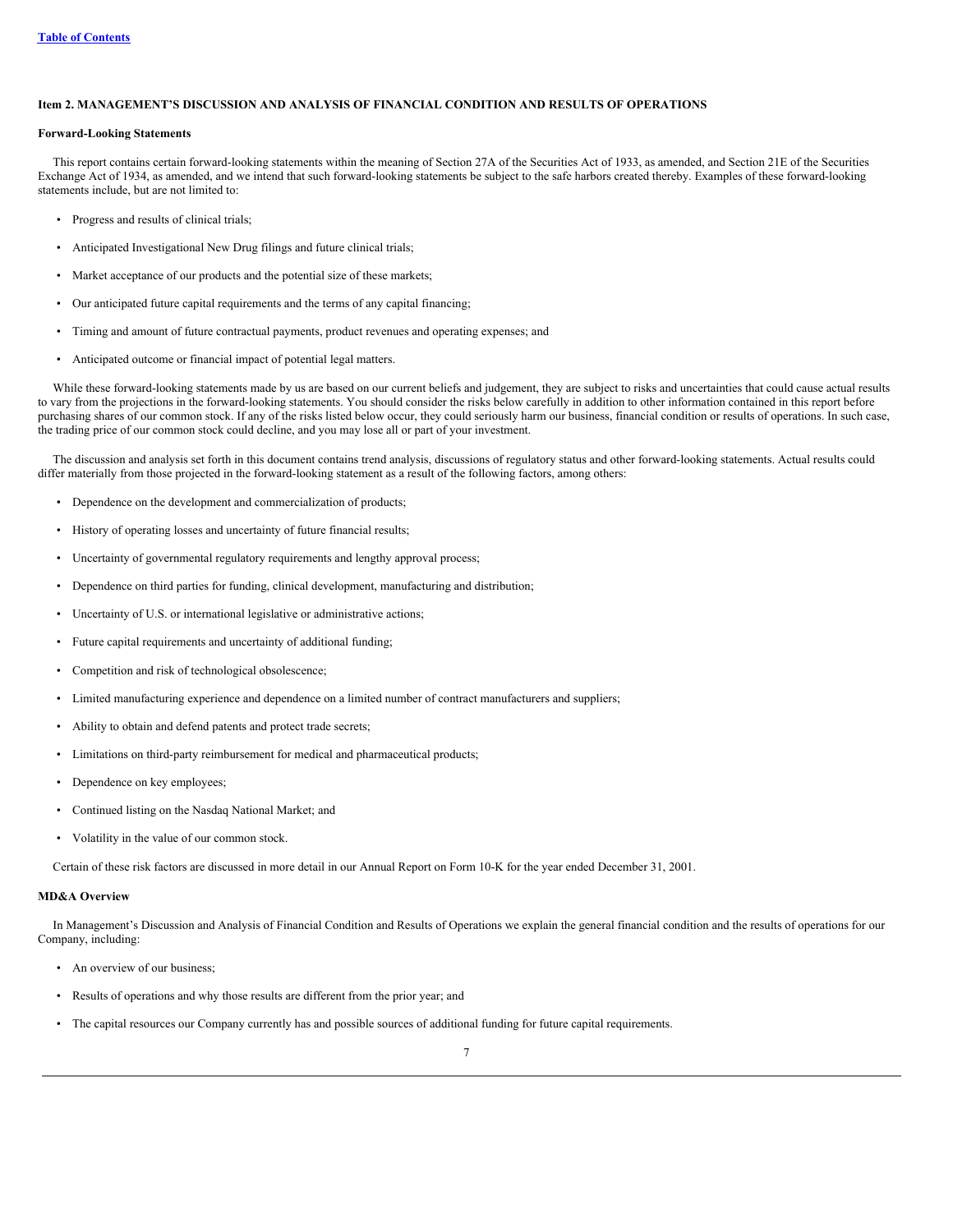#### **Business Overview**

The Company is applying its expertise in drug delivery to make therapeutic drugs safer, easier to administer and more effective. The Company's TOCOSOL™ drug delivery technology, a vitamin E-based oil-in-water emulsion, is broadly applicable to multiple drugs, diseases and dosage forms. We currently have a cancer therapy product, TOCOSOL Paclitaxel (formerly known as S-8184), in Phase 2 clinical trials, and we also have several active compounds under investigation in therapeutic areas that target cancer, cardiovascular disease, diabetes, and infection.

The Company's first application of its TOCOSOL drug delivery technology is an injectable paclitaxel emulsion formulation, TOCOSOL Paclitaxel. Paclitaxel is the active ingredient in the world's leading cancer drug, Taxol®, which is approved in the U.S. for the treatment of breast, ovarian and non-small cell lung tumors. We filed an Investigational New Drug Application, or IND, for TOCOSOL Paclitaxel with the U.S. Food and Drug Administration (FDA) in September 2000 and initiated a Phase 1 human clinical study in December 2000. We expect to complete the Phase 1 study for TOCOSOL Paclitaxel by mid-2002. In March 2002, we initiated four Phase 2 studies for TOCOSOL Paclitaxel, to evaluate efficacy in non-small cell lung, ovarian, bladder and colorectal cancers in patients that have not previously had taxane chemotherapy treatments. We expect patient enrollment in these Phase 2 studies to continue through mid-2003.

The objectives of the Phase 1 study for TOCOSOL Paclitaxel are to determine the side effect/toxicity profile, maximum tolerated dose, and pharmacokinetic profile and to evaluate for preliminary evidence of anti-tumor activity. To date, we have enrolled patients with a wide variety of cancers. Preliminary Phase 1 results suggest that TOCOSOL Paclitaxel may provide safety and convenience advantages for both patients and physicians including a reduction in side effects, a reduction or elimination of steroid premedications and a reduction in the administration time using a ready-to-use formulation in a single, quick injection administered in less than 15 minutes compared to the three-hour infusion of existing formulations of paclitaxel. Based on preclinical and clinical studies, we also believe there may be potential efficacy benefits of TOCOSOL Paclitaxel that may result from higher concentrations of the drug delivered to the tumor and higher sustained dose density within the tumor. In Phase 1 tests measuring levels of paclitaxel in blood, a bolus injection of TOCOSOL Paclitaxel resulted in higher peak drug concentrations, higher total drug exposure and slower clearance times compared with published literature for a three-hour infusion of Taxol. However, the Phase 1 study is primarily designed to evaluate safety and clinical pharmacology, not efficacy, and there can be no assurance that Phase 2 studies will demonstrate higher efficacy than currently marketed products.

On April 8, 2002, the Company presented data from the Phase 1 study on TOCOSOL Paclitaxel at the American Association for Cancer Research Annual Meeting. As of that date, 36 patients were enrolled, 33 of which were evaluable, meaning that they were on study for at least six weeks and had at least two CT imaging scans to check the progress of their cancer. Of the 33 evaluable patients as of April 8, 2002, 12 patients had a tumor response to TOCOSOL Paclitaxel. Of these 12 patients, three had partial responses (tumor area reduction of more than 50%), two patients had minor responses (tumor area reduction of less than 50%) and seven patients had stable disease, meaning that their cancer progression has been halted. Of potential significance is that two of the three partial responses were further defined as durable partial responses, which is a reduction of 50% or more in tumor area for more than six months. These two patients both failed multiple other prior chemotherapy treatments, and one of the patients with non-small cell lung cancer had previously received both Taxol and Taxotere®, another taxane product. The other patient with a durable partial response has colorectal cancer, which is an indication where Taxol has not been historically effective. All of the patients in the Phase 1 study have advanced cancers and no other therapeutic options.

Based on results to date, the maximum tolerated dose (MTD) has been determined to be at least as high as Taxol, which is dosed at 175 mg/m once every three weeks. Patient enrollment continues in the Phase 1 study to evaluate if a higher MTD can be reached. Dose limiting toxicities seen to date include myalgia (muscle aches), fatigue, and neutropenia (low white cell count). No Grade 3 or 4 neuropathy has been seen at doses up to 200 mg/m<sup>2</sup>. The Company will present additional data on the Phase 1 study for TOCOSOL Paclitaxel at the American Society of Clinical Oncology Annual Meeting to be held May 18-21, 2002.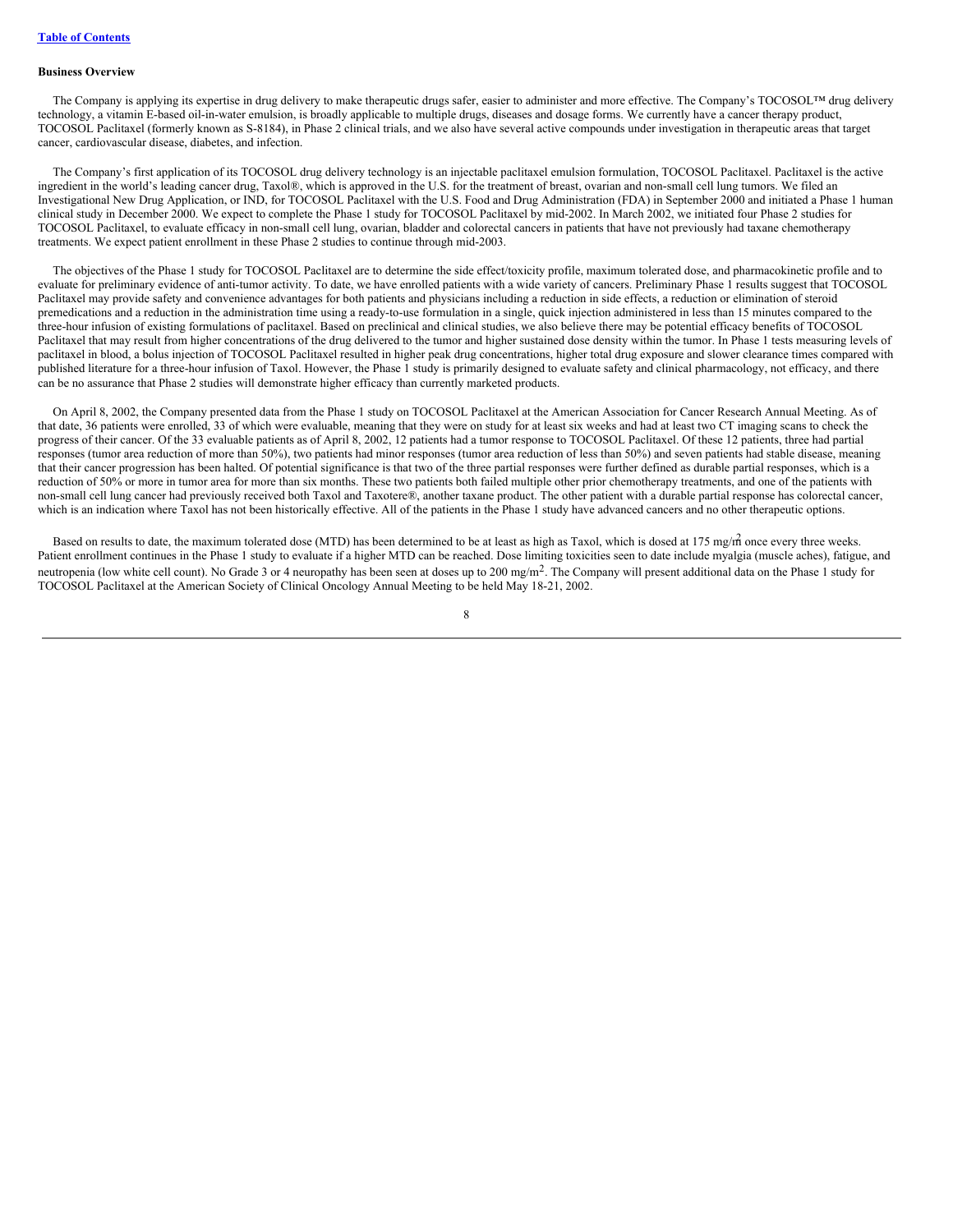Phase 2 studies for TOCOSOL Paclitaxel were initiated in the late March of 2002. The Phase 2 program is designed to evaluate the efficacy of TOCOSOL Paclitaxel in specific tumor types. Our goal is to obtain a clear measure of efficacy with TOCOSOL Paclitaxel and to quickly determine the indications where the product shows the greatest efficacy. The first four Phase 2 studies will evaluate TOCOSOL Paclitaxel in non-small cell lung, ovarian, bladder and colorectal cancers using weekly dosing. These will be single agent, second line studies enrolling patients that have not previously had taxane chemotherapy treatments. Initial efficacy data is expected in the second half of 2002 and patient enrollment is expected to continue through mid-2003.

In addition to TOCOSOL Paclitaxel, we are evaluating other products and additional therapeutic drug formulations to expand our TOCOSOL drug delivery technology. We currently have several active compounds under investigation in therapeutic areas that target cancer, cardiovascular disease, diabetes, and infection. In addition to injectable dosage forms, we are also seeing preliminary evidence supporting oral administration using the TOCOSOL technology platform in certain of these compounds. Our objective is to file two Investigational New Drug (IND) applications with the FDA by the end of 2002. Our investigation and research and development efforts on these are preliminary and we cannot give any assurance that any of these compounds will be successful or that INDs will be filed.

### **Results of Operations**

Our results of operations have varied and will continue to vary significantly and depend on, among other factors:

- Timing of payments under contractual and license agreements;
- Entering into additional contractual agreements;
- Timing and costs of clinical trials, legal matters and expenses related to product development; and
- Timing of regulatory approvals.

To date, our reported revenues have been derived from payments received under contractual and license agreements with third parties. Revenues were \$25,000 for the first quarter of 2002 versus \$1.1 million for the first quarter of 2001. The first quarter of the prior year included a \$1.0 million non-refundable license fee payment received under our ultrasound contrast patent license agreement with Chugai Pharmaceutical Co. Ltd. (Chugai).

Total operating expenses were \$2.5 million for the first quarter of 2002 compared with \$1.9 million for the first quarter of 2001. The increase in operating expenses from the prior year was primarily due to higher research and development expenses (\$1.7 million in the first quarter of 2002 compared to \$1.2 million in the first quarter of 2001). This increase was largely due to increased activity related to the manufacture and development of our lead cancer therapy product, TOCOSOL Paclitaxel, as the drug advances through clinical trials as well as increased personnel costs necessary to support new product development. General and administrative expenses were also higher (\$865,000 in the first quarter of 2002 compared to \$697,000 in the first quarter of 2001) primarily due to higher personnel costs.

We anticipate total operating expenses for the next several quarters will increase over the first quarter of 2002 levels due to the recent initiation of the Phase 2 studies with TOCOSOL Paclitaxel as well as expanded new product development activities. Operating expenses for the full year 2002 are expected to be approximately \$13.0 to \$14.0 million.

Interest income, net of interest expense of \$1,000, was \$108,000 for the first quarter of 2002 compared with \$132,000, net of interest expense of \$10,000, for the same period of the prior year. The decrease in net interest income was primarily due to significantly lower interest rates during the first quarter of 2002 offset partially by higher levels of invested cash in the current year.

In the first quarter of 2001, we incurred Japanese withholding taxes of \$100,000, representing 10% of the \$1.0 million license fee paid by Chugai in January 2001.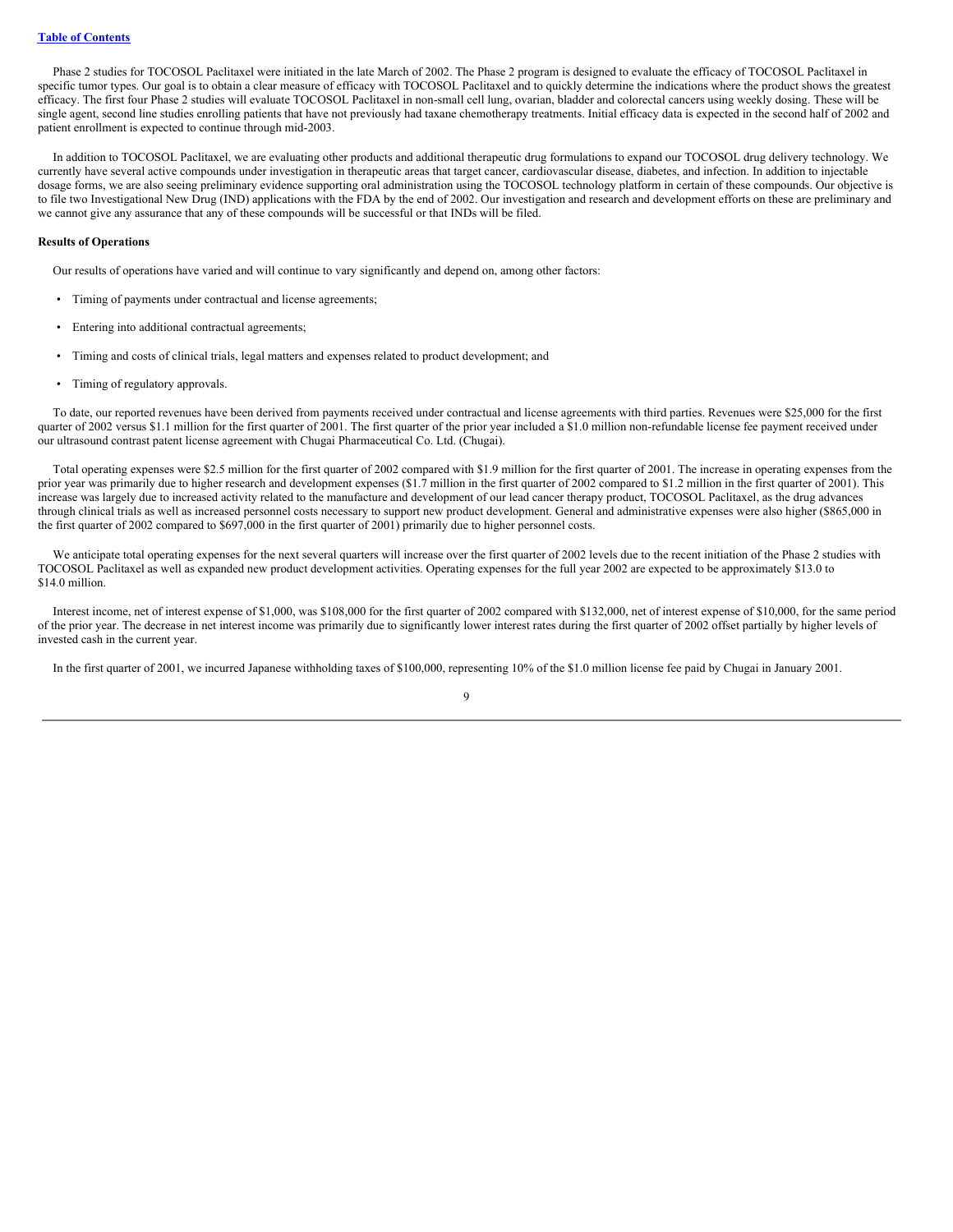#### **Liquidity and Capital Resources**

We have historically financed operations with payments under contractual agreements with third parties and proceeds from equity financings. At March 31, 2002, we had cash, cash equivalents and marketable securities of \$25.1 million compared to \$15.1 million at December 31, 2001. The increase was primarily due to \$12.5 million of net proceeds from a private placement of common stock in January 2002, offset in part by the net loss for the quarter of \$2.4 million.

We expect that our cash needs will increase in future periods due to development costs associated with our TOCOSOL drug delivery products. Based on our current operating plan, including planned clinical trials and other product development costs, we estimate that existing cash and marketable securities will be sufficient to meet our cash requirements through 2003. However, we will need additional funding to complete additional clinical trials and regulatory approval of TOCOSOL Paclitaxel and to fund other product development activities beyond this timeframe. Accordingly, we intend to seek additional funding through available means, which may include debt and/or equity financing or funding under additional third party collaborative agreements. Our future capital requirements depend on many factors including:

- The progress of our research and development programs and clinical trials;
- The time and costs required to complete clinical trials and obtain regulatory approvals;
- The ability to raise additional funds through private placement equity financing;
- The ability to attract and retain new collaborative agreement partners;
- The ability to obtain funding under contractual and licensing agreements; and
- The costs of filing, prosecuting, enforcing and defending patents, patent applications, patent claims and trademarks.

We cannot give assurance that additional financing will be available on acceptable terms, if at all. Any equity financing would likely result in dilution to our existing stockholders and debt financing, if available, may include restrictive covenants. If we are unable to raise additional financing, we may be required to curtail or delay the development of our products and new product research and development, which could seriously harm our business.

### **Critical Accounting Policies and Estimates**

The preparation of the financial statements requires management to make estimates and assumptions. On an on-going basis, management evaluates its estimates and judgements including those related to revenue recognition and research and development costs. Management bases its estimates and judgements on historical experience and on various other factors that are believed to be reasonable under the circumstances. Actual results may differ from these estimates under different assumptions or conditions.

Management believes the following critical accounting policies, among others, affect its more significant judgements and estimates used in the preparation of its financial statements.

- *Revenue Recognition*. Since inception, the Company has generated revenues from collaborative agreements, licensing fees and from the assignment of developed and patented technology. Revenue is recorded as earned based on the performance requirements of the contract, generally as the services are performed. The Company recognizes revenue from non-refundable, up front license fees and proceeds from the assignment of technology when delivery has occurred and no future obligations exist. Royalties from licensees are based on third-party sales and recorded as earned in accordance with contract terms, when third-party results are reliably measured and collection is reasonably assured. Payments received for which the earnings process is not complete are classified as deferred revenue.
- *Research and Development Costs*. These items including personnel costs, supplies, depreciation and other indirect research and development costs are expensed as incurred. In instances where the Company enters

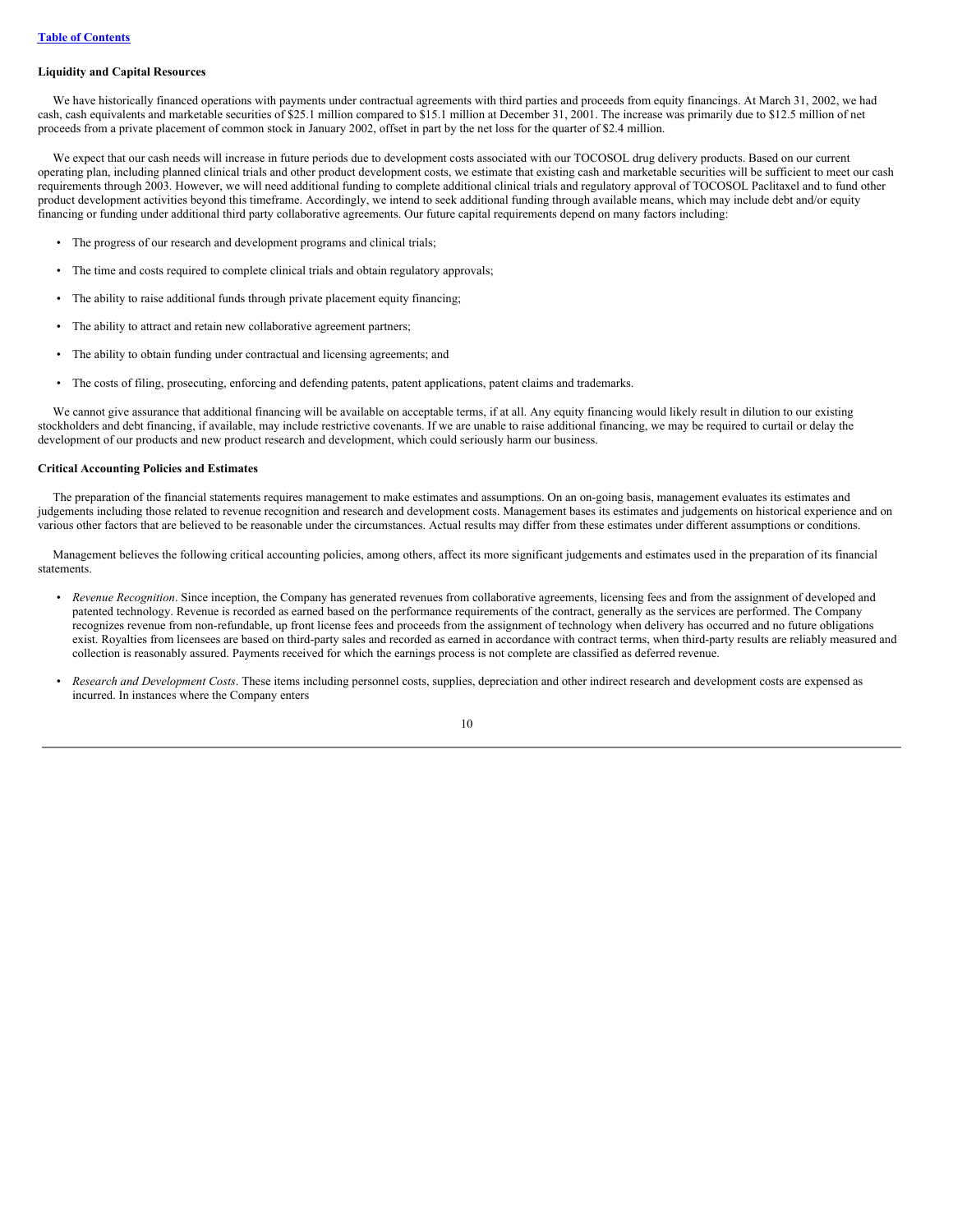into collaborative agreements with third parties, costs are expensed the earlier of when amounts are due or when services are performed.

### <span id="page-11-0"></span>**Item 3. Market Risk**

The market risk inherent in our marketable security portfolio represents the potential loss that could arise from adverse changes in interest rates. If market rates hypothetically increase immediately and uniformly by 100 basis points from levels at March 31, 2002, the decline in the fair value of the investment portfolio would not be material. Because we have the ability to hold our fixed income investments until maturity, we do not expect our operating results or cash flows to be affected to any significant degree by a sudden change in market interest rates.

### <span id="page-11-2"></span><span id="page-11-1"></span>**Part II. Other Information**

#### **Item 2. Changes in Securities and Use of Proceeds**

(c) The following is a summary of transactions by the Company during the fiscal quarter ended March 31, 2002, involving sales of the Company's securities that were not registered under the Securities Act of 1993 (the "Securities Act"):

On January 18, 2002, the Company sold 1,929,000 shares of its common stock and warrants to purchase up to 385,800 shares of its common stock at an exercise price of \$9.40 per share under the terms of a Securities Purchase Agreement to accredited investors in conformity with rule 506 under Regulation D and under Section 4 (2) of the Securities Act for an aggregate purchase price of approximately \$13.6 million, resulting in net proceeds to the Company of approximately \$12.5 million. The Company and the investors concurrently entered into a Registration Rights Agreement under which the Company has registered such 2,314,800 shares for resale under the Securities Act.

### <span id="page-11-3"></span>**Item 4. Submission of Matters to a Vote of Security Holders**

Our Annual Meeting of Stockholders was held on April 23, 2002. At the Annual Meeting there were two matters submitted to a vote of security holders. Proxies were solicited pursuant to Regulation 14A of the Securities Exchange Act of 1934. There was no solicitation in opposition to management's nominees as listed in the proxy statement. Each director nominated and all other proposals submitted to a vote passed and the voting outcome of each proposal is as follows:

1. Election of the following five (5) directors to serve until the next annual meeting of stockholders or until their successors are elected and have qualified to serve as directors:

| Nominee                            | For       | Abstain |
|------------------------------------|-----------|---------|
| Michael A. Martino                 | 9,736,157 | 37,903  |
| George W. Dunbar, Jr.              | 9,736,127 | 37,933  |
| Christopher S. Henney, Ph.D., D.Sc | 9,206,127 | 567,933 |
| Robert E. Ivy                      | 9,737,027 | 37,033  |
| Dwight Winstead                    | 9,737,127 | 36,933  |

2. Ratification of Ernst & Young LLP as independent auditors of the Company for the fiscal year ending December 31, 2002:

| For: 9,754,682                                                | Against: 5,993 | Abstain: 13,385 |
|---------------------------------------------------------------|----------------|-----------------|
| Items 1, 3, 5 and 6 are not applicable and have been omitted. |                |                 |